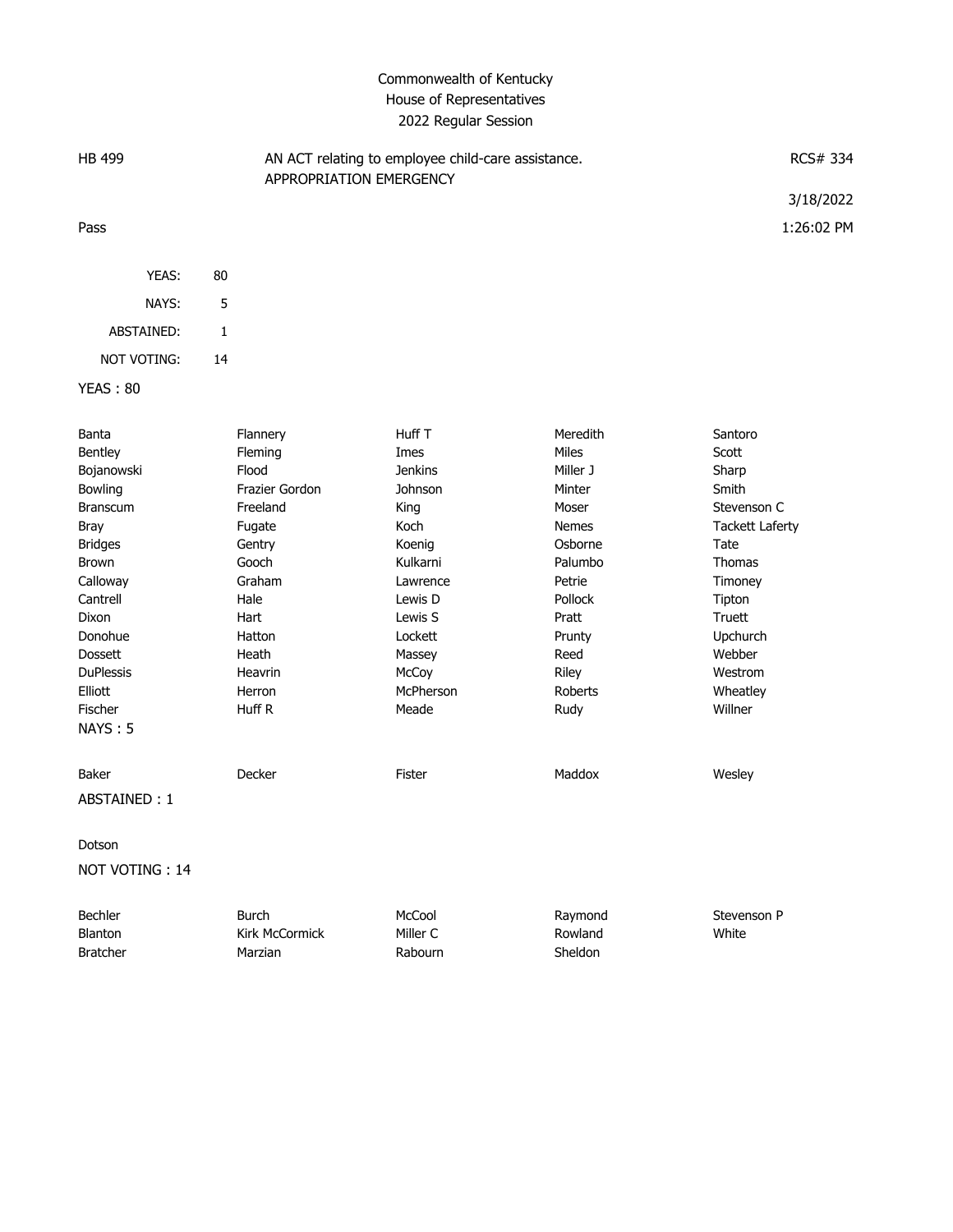## **COMMONWEALTH OF KENTUCKY SENATE 2022 Regular Session**

| HB 499                                                                                                         |                | AN ACT relating to employee child-care assistance,<br>and declaring an emergency. |                                                                                                  |                                                                                      | RSN# 2291<br>3/30/2022 |
|----------------------------------------------------------------------------------------------------------------|----------------|-----------------------------------------------------------------------------------|--------------------------------------------------------------------------------------------------|--------------------------------------------------------------------------------------|------------------------|
| PASS HB 499 w/ scs1                                                                                            |                |                                                                                   |                                                                                                  |                                                                                      | 4:10:24 PM             |
| YEAS:                                                                                                          | 33             |                                                                                   |                                                                                                  |                                                                                      |                        |
| NAYS:                                                                                                          | 3              |                                                                                   |                                                                                                  |                                                                                      |                        |
| PASSES:                                                                                                        | $\pmb{0}$      |                                                                                   |                                                                                                  |                                                                                      |                        |
| NOT VOTING:                                                                                                    | $\overline{2}$ |                                                                                   |                                                                                                  |                                                                                      |                        |
| <b>YEAS: 33</b>                                                                                                |                |                                                                                   |                                                                                                  |                                                                                      |                        |
| Alvarado<br>Berg<br>Carpenter<br>Carroll<br>Castlen<br>Douglas<br>Girdler<br>Givens<br>Harper Angel<br>NAYS: 3 |                | Higdon<br>Hornback<br>Howell<br>McDaniel<br>McGarvey<br>Meredith<br>Mills<br>Neal | <b>Nemes</b><br>Parrett<br>Raque Adams<br>Schroder<br>Smith<br><b>Stivers</b><br>Storm<br>Thayer | <b>Thomas</b><br>Turner<br>Webb<br>Westerfield<br>Wheeler<br>Wilson<br>Wise<br>Yates |                        |
| Schickel<br>PASSES: 0                                                                                          |                | Southworth                                                                        | West                                                                                             |                                                                                      |                        |
| NOT VOTING: 2                                                                                                  |                |                                                                                   |                                                                                                  |                                                                                      |                        |

Embry Kerr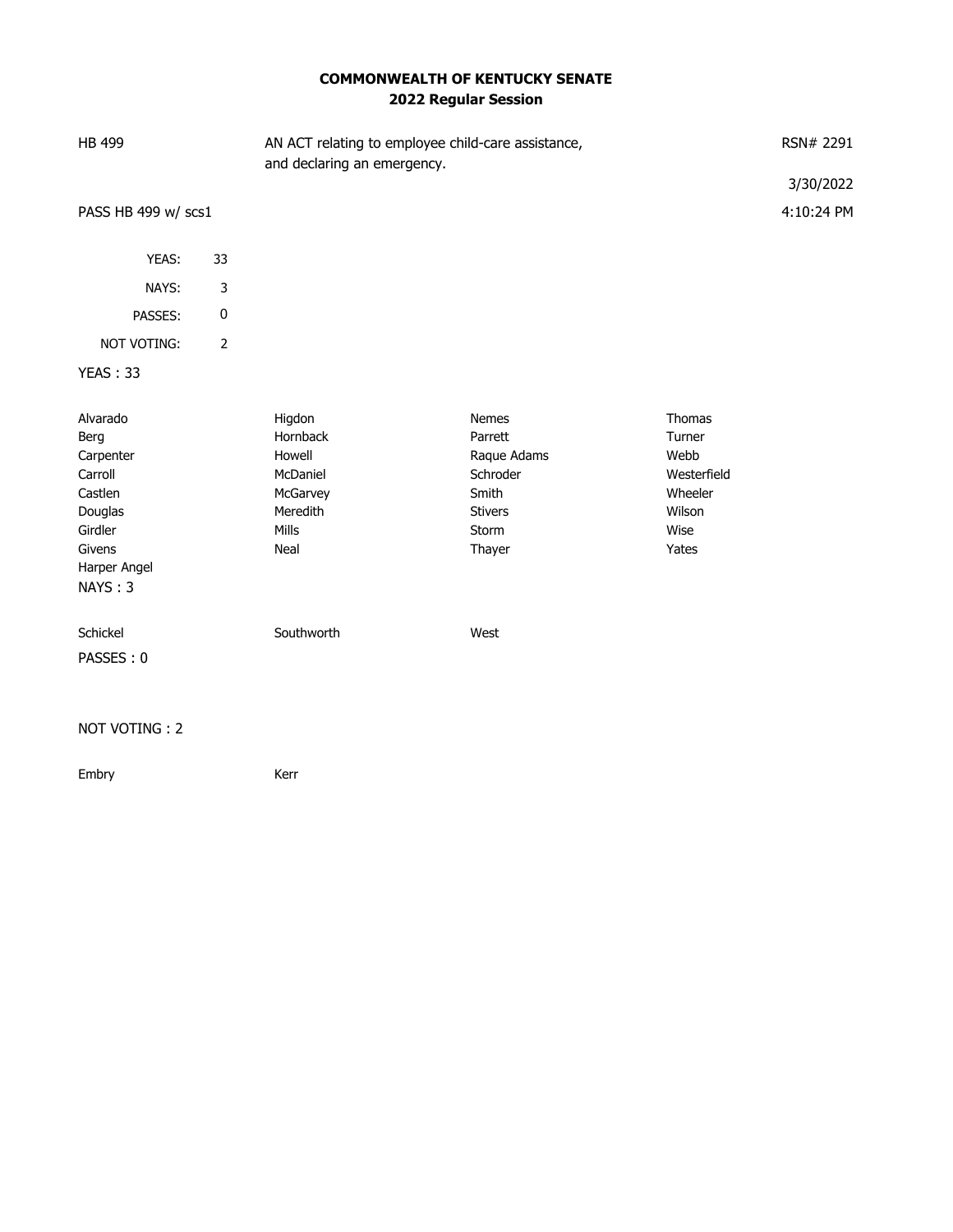## **COMMONWEALTH OF KENTUCKY SENATE 2022 Regular Session**

| HB 499                        |                | emergency. | AN ACT relating to employee child-care assistance,<br>making an appropriation therefor, and declaring an |             | RSN# 2335<br>3/30/2022 |
|-------------------------------|----------------|------------|----------------------------------------------------------------------------------------------------------|-------------|------------------------|
| FINAL PASSAGE HB 499 w/ fccr1 |                |            |                                                                                                          |             | 8:48:38 PM             |
|                               |                |            |                                                                                                          |             |                        |
| YEAS:                         | 33             |            |                                                                                                          |             |                        |
| NAYS:                         | 3              |            |                                                                                                          |             |                        |
| PASSES:                       | $\pmb{0}$      |            |                                                                                                          |             |                        |
| NOT VOTING:                   | $\overline{2}$ |            |                                                                                                          |             |                        |
| <b>YEAS: 33</b>               |                |            |                                                                                                          |             |                        |
|                               |                |            |                                                                                                          |             |                        |
| Alvarado                      |                | Higdon     | <b>Nemes</b>                                                                                             | Thomas      |                        |
| Berg                          |                | Hornback   | Parrett                                                                                                  | Turner      |                        |
| Carpenter                     |                | Howell     | Raque Adams                                                                                              | Webb        |                        |
| Carroll                       |                | McDaniel   | Schroder                                                                                                 | Westerfield |                        |
| Castlen                       |                | McGarvey   | Smith                                                                                                    | Wheeler     |                        |
| Douglas                       |                | Meredith   | <b>Stivers</b>                                                                                           | Wilson      |                        |
| Girdler                       |                | Mills      | Storm                                                                                                    | Wise        |                        |
| Givens<br>Harper Angel        |                | Neal       | Thayer                                                                                                   | Yates       |                        |
| NAYS: 3                       |                |            |                                                                                                          |             |                        |
|                               |                |            |                                                                                                          |             |                        |
| Schickel                      |                | Southworth | West                                                                                                     |             |                        |
| PASSES: 0                     |                |            |                                                                                                          |             |                        |
|                               |                |            |                                                                                                          |             |                        |
| MOT MOTID                     |                |            |                                                                                                          |             |                        |

NOT VOTING : 2

Embry **Kerr**